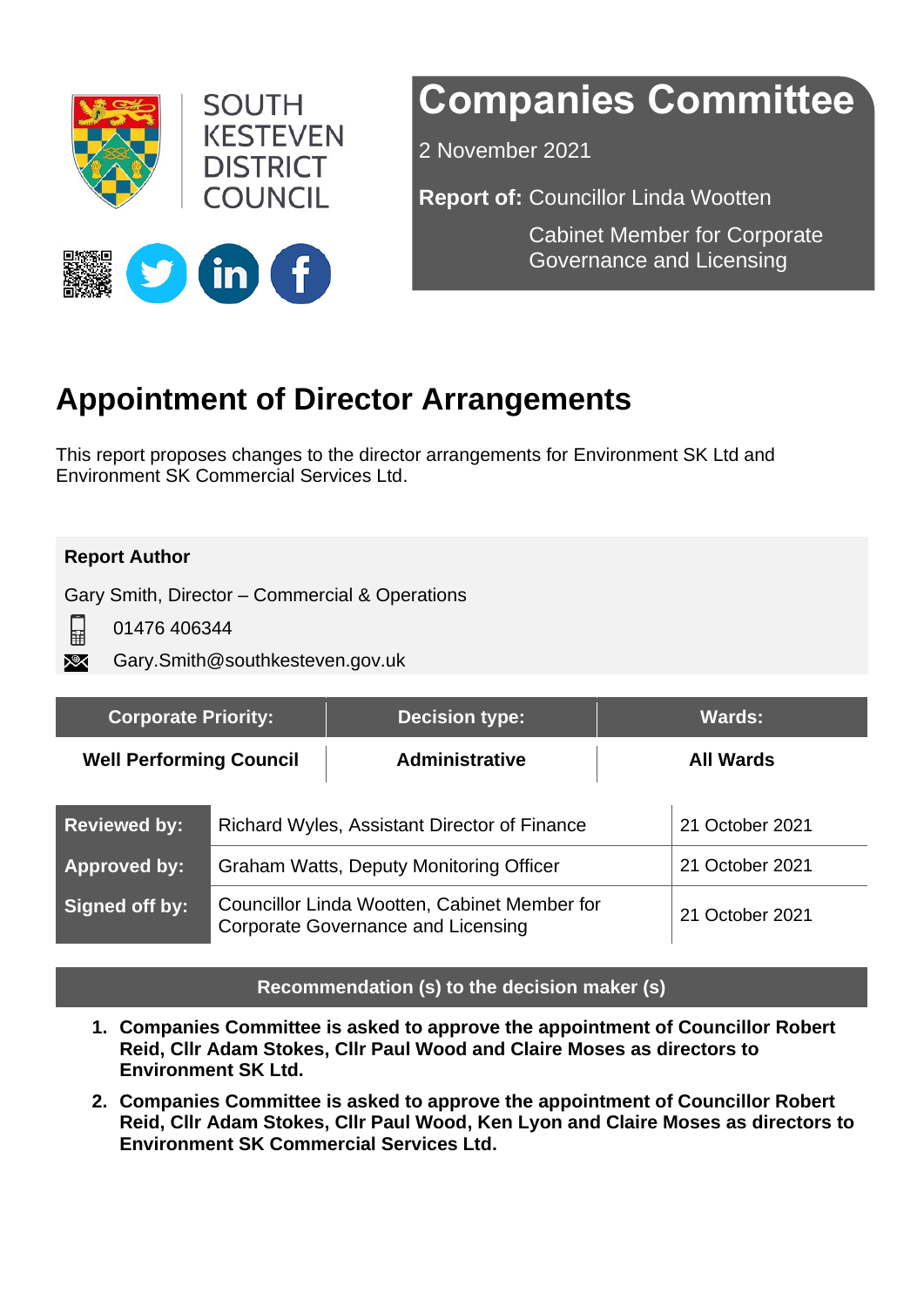# **1 The Background to the Report**

- 1.1 It is proposed that new Directors are appointed to Environment SK Ltd and Environment SK Commercial Services Ltd following the recent changes to the Cabinet Member portfolios, the resignation of Cllr Dr Peter Moseley from the Cabinet and the retirement of Mark Jones.
- 1.2 Environment SK Ltd and Environment SK Commercial Services Ltd are wholly owned South Kesteven District Council (SKDC) trading companies. Environment SK Ltd provide grounds maintenance services to SKDC and also undertakes grounds maintenance services for other public and private organisations.
- 1.3 Environment SK Commercial Services Ltd is not active. Environment SK Commercial Services Ltd was established at the same time as Environment SK Ltd with the view that if the other public and private organisation business increased, the work would start to be undertaken via the commercial services company. This would ensure that Environment SK Ltd complied with the local authority trading company 'Teckal' requirements. 'Teckal' companies must ensure that no more than 20% of the company's activities should be work undertaken for other organisations (ie not for the Council). Environment SK Ltd is currently trading and providing services to private companies, parish/town councils and others but at the moment this is less than 20% of the work they undertake. Although Environment SK Commercial Services Ltd is not active, it is a company registered at Companies House so it is proposed that directors are appointed.
- 1.4 It is proposed that Cllr Robert Reid, who has taken on grounds maintenance within his Cabinet portfolio, Cllr Adam Stokes, Cllr Paul Wood and Claire Moses are made directors of both companies. Claire Moses is Head of Revenues and Benefits with good financial skills and experience of customer services.
- 1.5 Ken Lyon, SKDC Assistant Chief Executive, is already a director of Environment SK Ltd and it is proposed that he is also added as a director of Environment SK Commercial Services Ltd.

# **2 Consultation and Feedback Received, Including Overview and Scrutiny**

2.1 Companies Committee is asked to consider and approve the addition of the directors as set out in this report.

# **3 Available Options Considered**

3.1 Without further director appointments, Environment SK Ltd would be left with only one director and Environment SK Commercial Services Ltd with no directors.

# **4 Preferred Option**

4.1 To approve the proposed directors for Environment SK Ltd and Environment SK Commercial Services Ltd.

# **5 Reasons for the Recommendation (s)**

5.1 To replace departing directors.

# **6 Next Steps – Communication and Implementation of the Decision**

6.1 Should the Companies Committee approve the recommendation, then Companies House records will be updated accordingly.